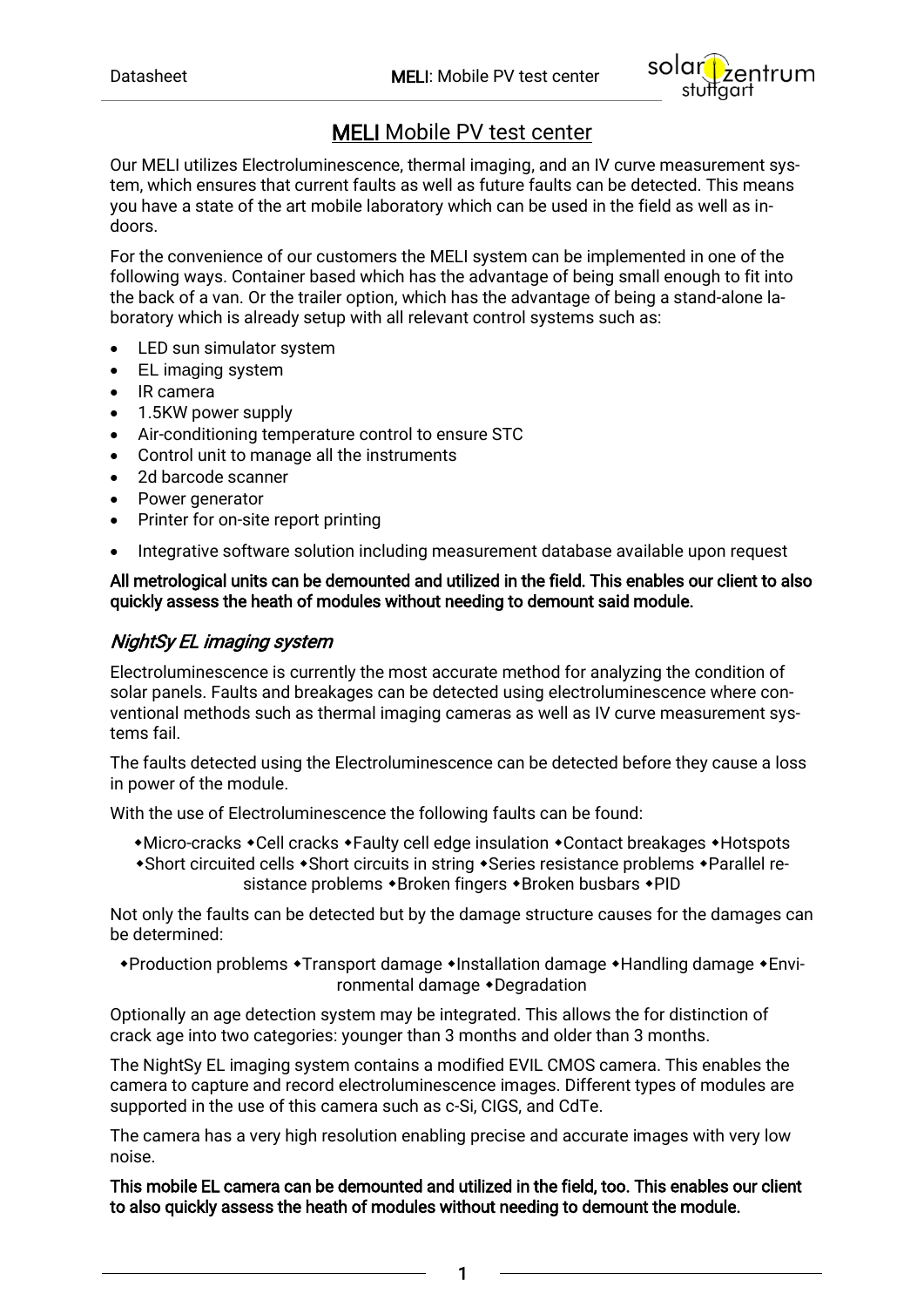

## Mobile LED flasher unit

The LED Flasher is a near perfect simulation of the suns spectrum, which facilitates highly accurate solar module efficiency measurements. Optionally the flasher utilizes battery power to make the system independent of generators.

High luminosity efficiency brings minimal power dissipation and the possibility of impulses of customized duration as well as frequency.

Measurement time is between 2-3 seconds. No need for recharging time between tests.

This mobile LED flasher can be removed from the container easily, and can be placed on rackmounted modules. The used LED Flasher is ideal for outdoor field conditions, which enables cost efficient testing without needing to demount the module.

## Thermal imaging system

The IR camera allows for additional information to be gathered about the health of a module. This includes the insight into possible hotspots.

The IR camera is extremely intuitive in its functions and perfectly suited and able to perform advanced analysis including spots, lines and areas on each image.

 Optionally the IR camera can be used to monitor module temperature distribution during measurement.

This mobile thermal camera can be demounted and utilized in the field, too. This enables our client to also quickly assess the heath of modules without needing to demount the module.

## Control unit

A control unit is situated within the MELI. Said control unit is used to control Flasher, Camera and as a data acquisition device.

The control unit can be a rugged laptop ensuring that it is best suited for all mobile field applications.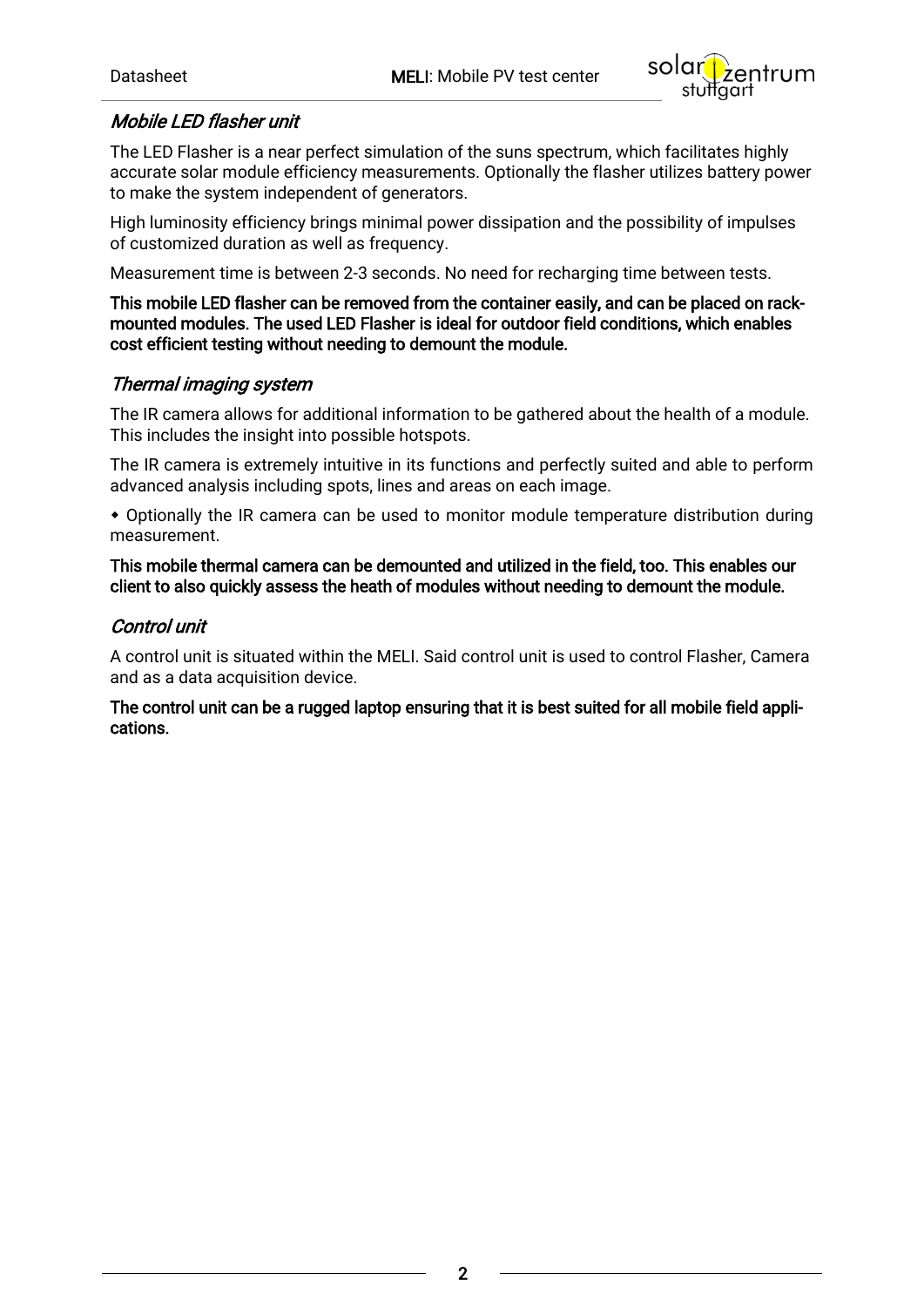solarCzentrum

# MELI: Mobile PV Test Center Component Description

## MELI: Mobile PV test center

MELI can be equipped with the following components.

- 1. NightSy EL imaging system
- 2. LED sun simulator system
- 3. Thermographic imaging system

System is trailer or container based.



Fig. 1: MELI Trailer based mobile PV test center



Fig. 2: MELI container version for custom setup either in trailer or van.



Fig. 3: Built-in LED flasher type AAA allows for highly reliable and fast STC module power output inspection at 25°C.



Fig. 4: High resolution EL imaging of PV modules

Option 1: Trailer Dimensions: L 3,8m x W 1,8m x H 2,1m Total Weight: 1300 kg Troughput:30-60 Modules/h Other dimensions are available upon request

Option 2: Container: Dimensions: L 2,2m x W 1,4m x H 1,4m Weight: 500 kg Throughput: 30-60 Modules/h Other dimensions are available upon request

#### Specifications:

- 12 Megapixel Si-CMOS EL imaging camera
- Electronic PSU 1.5kW (range 0-150V 0-10A)
- AAA+ LED sun simulator with 1.2m x 2.0m illuminated area
- Thermal camera for IR inspection
- PV module holding rack enabling different sized modules to be tested.
- Can be utilized for several PV technologies: c-Si, CIGS, and CdTe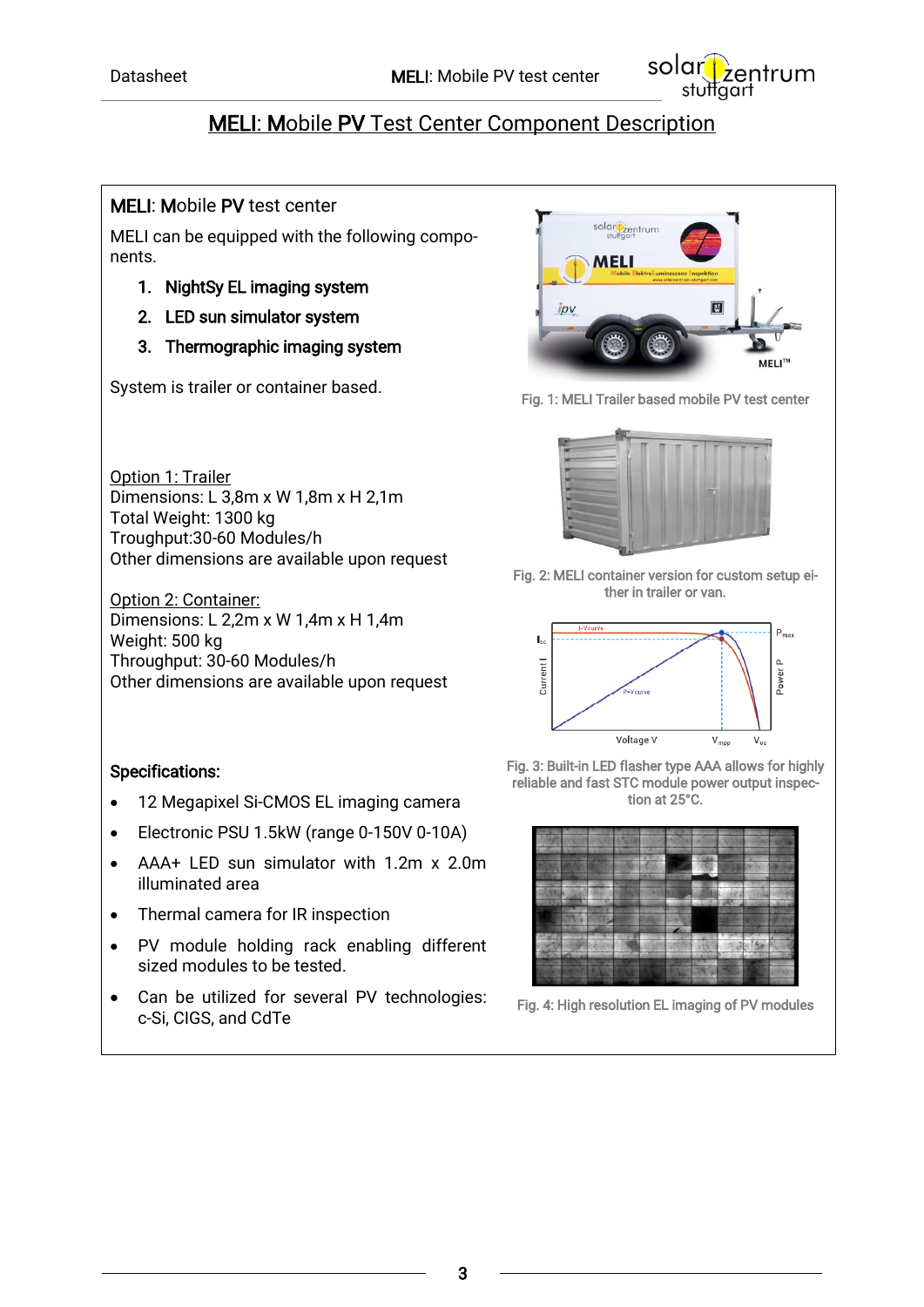

## NightSy EL camera

- EVIL CMOS camera
- 12 M Pixel
- Can measure: c-Si, CIGS, and CdTe.

Optionally the camera can be dismounted for mobile field use with the following accessories:

- 50 mm fixed focal lens (2,8m distance for a 2m x1m Module)
- Rugged transport case Fig. 5: NightSy EL camera

# Power supply 1.5KW

The power supply is a programmable switching power supply that provides high power density, low ripple and a complete set of user-friendly interfaces. The wide range input is not just dual range, but continuously variable from 85-265VAC, single phase, 50/60Hz.

#### Output Characteristics

- Regulation: 0.01% + 2mV line/load (cv)
- $\bullet$  0.01% + 2mA line (cc)
- $\bullet$  0.01% + 5mA load (cc)

## Mobile LED flasher unit

- Pyranometer sensor to read the light power
- Sensor controlled module temperature
- 1200 W/m<sup>2</sup> stable irradiance level
- Spectrum in A class 12,5%
- Both for crystalline and thin film modules
- Certified in triple class A by TÜV Intercert
- Spectral Match Class A+
- Non-uniformity of irradiance Class A
- Short-term instability (STI) Class A
- Long term instability (LTI) Class A+
- Uniformity constant over LED source life time
- LED source life time more than 35.000 hours





Fig. 6: 1.5kW PSU (range 0-150V 0-10A)

## AC Input

- All models: 85-265 VAC continuous single phase, 47-63 Hz
- AC Line Current (100/200VAC):
- 1500W 21A/11A
- Active PFC (0.99)



Fig. 7: LED flasher type AAA allows highly reliable and fast STC module power output inspection

- 2x 1,2m illuminated area
- Suitable for 60-72 cell Modules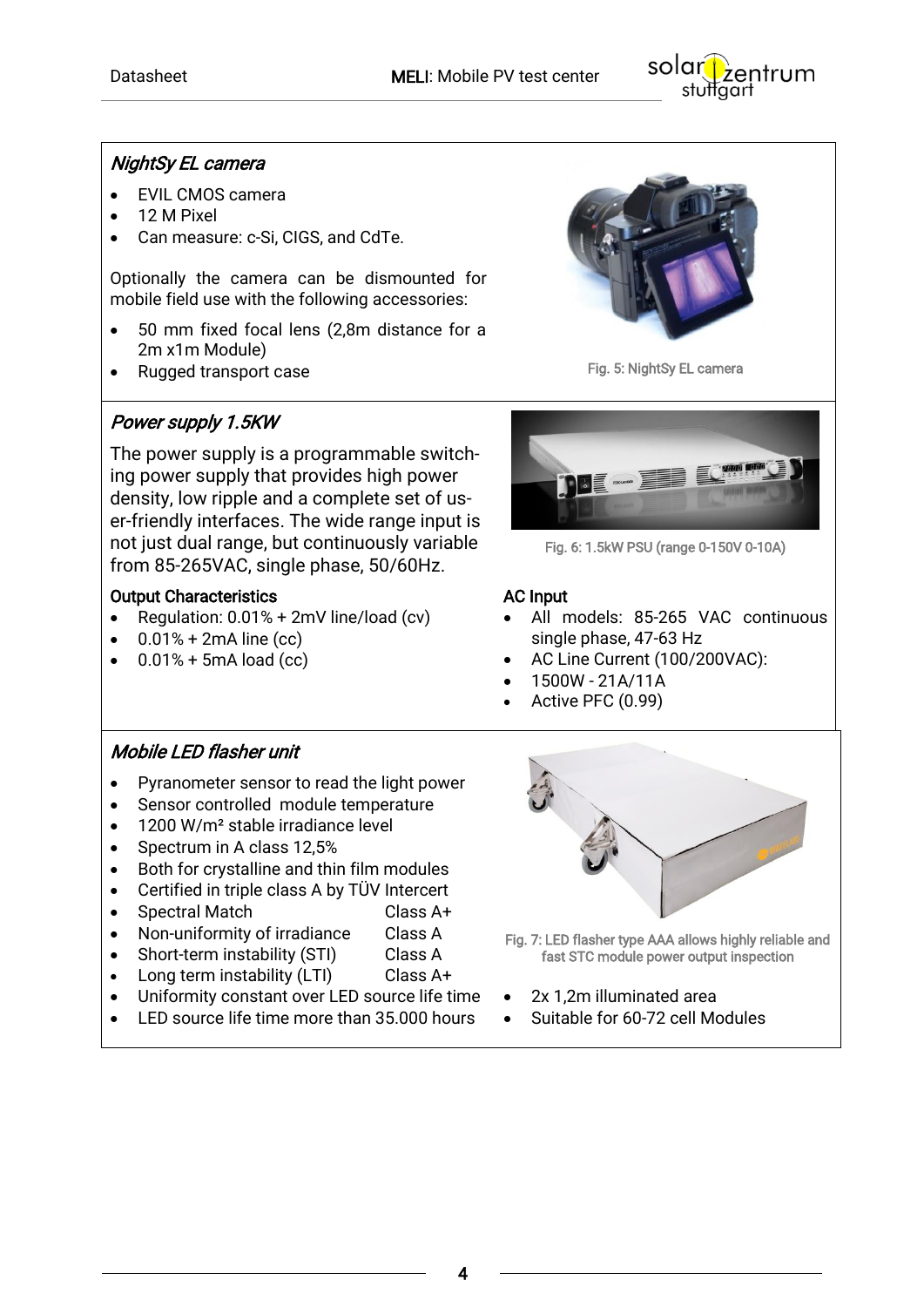

#### Thermal imaging system

- IR camera 384x 288px at 50Hz
- Manual focus
- Temperature range: -20°C to 400°C
- Dedicated software for thermal analysis
- Additional visible camera
- Integrated illuminator
- 8 color standard pallete
- Selectable emissivity values
- TFT touch display 3.5"
- 2 Lithium ion Battery packs

## Control unit

A control unit is situated within the MELI. Said control unit is used to control Flasher, Camera and as a data acquisition device.

Optionally: The control unit can be a rugged laptop ensuring that it is best suited for all mobile **field applications.** The state of the state of the state of the state of the state of the state of the state of the state of the state of the state of the state of the state of the state of the state of the state of the s

## Bar code scanner

A wireless 2d barcode scanner ensures a quick and easy PV module identification and documentation.

- Signal range of up to 10m
- Integrated 1500mAh Li-Ion ensures continuous use for more than 1 week straight.

#### Temperature control unit

Extremely quiet and energy efficient air-condition. Guaranteeing the room is kept at constant temperature and cooled to 25°C as fast as possible.

- Remote controlled
- Evenly distributed cooling
- 2,9KW cooling power
- 

#### **Generator**

Very light portable petrol generator which is very quiet. The generator manages to produce 3kVA, which is able to power all electrical appliances used within the MELI.

- Power output of 3.0KVA
- Smooth output for sensitive electronics such as measurement equipment and laptops
- Runtime between 3, 6 and 10 hours. The state of the Fig. 12: Generator





Fig. 8: IR inspection



Fig. 10: 2D barcode scanner for easy PV module identification



• Quieter than 43dB Gases and the Control unit of the Control unit